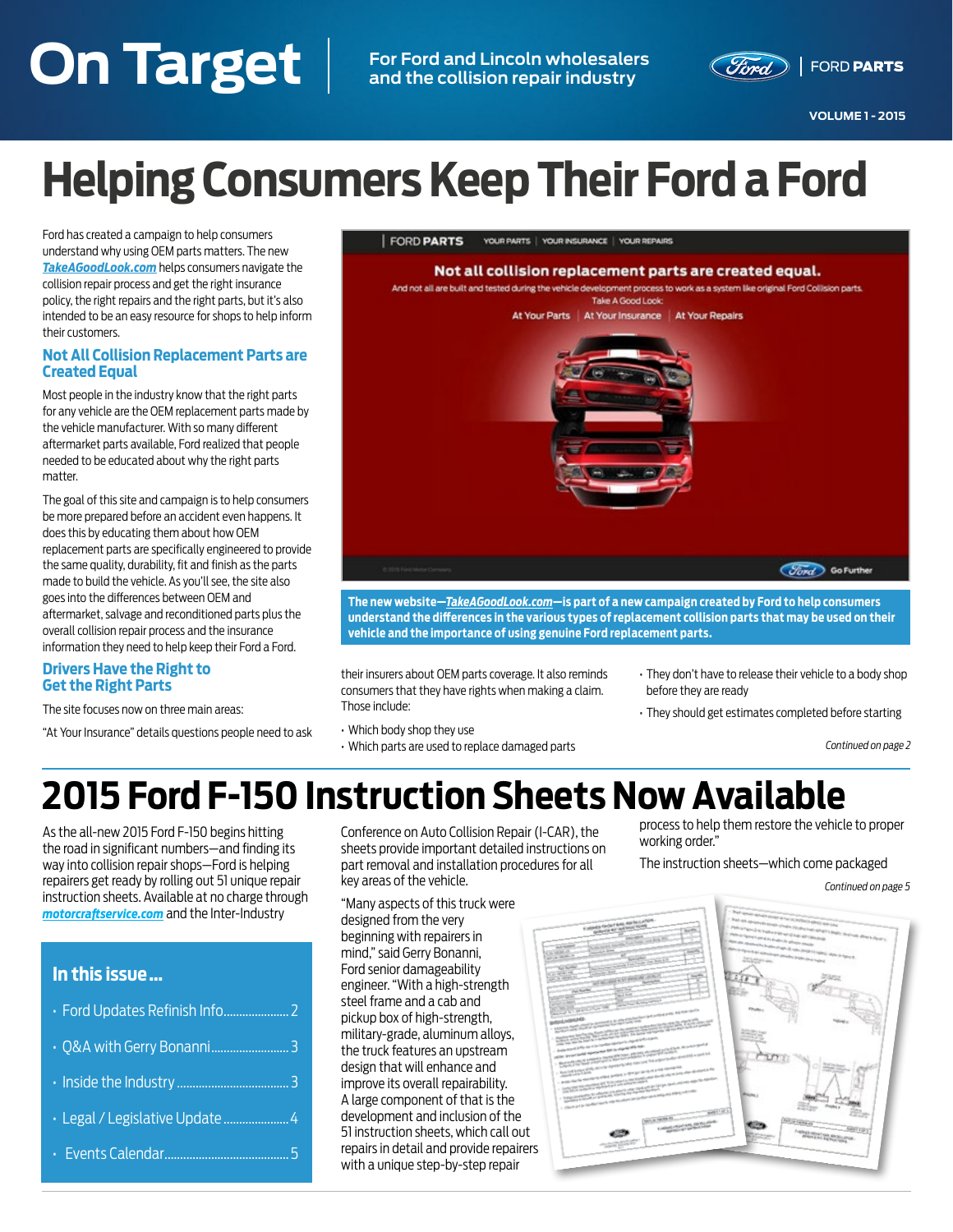# <span id="page-1-0"></span>**Consumer Awareness Campaign**

### *[Continued from page 1](#page-0-0)*

### any repairs

"At Your Parts" defines the different types of OEM and aftermarket parts available to help drivers be betterinformed consumers, including a robust list of non-OEM parts that might show up on an estimate or invoice and how they differ from one another:

- A/M Aftermarket/Automotive replacement parts
- QRP Quality Replacement Parts
- CP Competitive Parts
- LKQ Like Kind and Quality
- Salvage
- Reconditioned Recon
- Recycled

"At Your Repairs" lists tips for finding the right repair shop to perform collision repairs. Those include:

- Looking into the Ford National Body Shop Network
- Asking their dealer if they have a collision shop and if they use OEM parts
- Asking about training, certifications and qualifications
- Knowing that no one—not even their insurance company—can force them to go to a specific shop



**The** *[TakeAGoodLook.com](http://TakeAGoodLook.com)* **website is divided into three sections, giving consumers a wealth of information regarding insurance options, the different kinds of parts available for repairs as well as the repairs themselves. The goal is to help inform consumers to get the highest-quality vehicle repairs possible.**

Through this abbreviated version of the site, you can see how Ford is working to help empower consumers by arming them with important information that any

# **Ford Updates Refinish Information**

Ford Motor Company has updated some of the supplementary information it provides in connection with its approved paint systems for refinish, and it's urging all repairers to make sure they're aware of the latest guidelines and recommendations, and have access to all current applicable paint company technical data sheets.

The following paint systems have passed Ford's series of rigorous and comprehensive technical evaluations—known as aftermarket refinish specification WSS-M2P-100-D—to earn approval for use on all Ford vehicle brands globally:

### **AkzoNobel Paint Systems**

- Sikkens
- Lesonal

### **Axalta Paint Systems**

- Axalta
- Spies Hecker
- Standox

### **BASF Paint Systems**

- Glasurit
- RM

### **PPG Paint Systems**

- PPG
- Nexa Autocolor

### **Sherwin Williams Paint Systems**

- Sherwin Williams
- Martin Senour

### **Valspar Paint Systems**

• DeBeer

In the ongoing effort to provide repairers with all the information necessary to make proper repairs, Ford has issued the following key supplementary updates:

**Catalyzed Basecoat:** The recommendations in these systems call for the use of a catalyst in the basecoat. To match the OEM durability levels in all performance tests, the addition of the hardener/catalyst was critical to the durability of the paint—the difference is dramatic. **Ford requires this for all warranty paint repairs.**

**Panel Application of Clear Coat:** The paint company technical data sheets and their best practices information must be referred to and followed when working with the repair of bare aluminum substrates. Recommendations may vary, and the paint company information is specific to that system. When preparing a new Ford service part, try to maintain the factory applied E-coat as much as possible.

**Aluminum Panel Repairs:** The paint company technical data sheets and their best practices information must be referred to and followed when working with the repair of bare





driver should know. Be sure to check out the new campaign from Ford and visit *[TakeAGoodLook.com](http://www.takeagoodlook.com)*, then check back often for new content throughout the year.



aluminum substrates. Recommendations may vary, and the paint company information is specific to that system. When preparing a new Ford service part, try to maintain the factory applied E-coat as much as possible.

Ford strongly recommends repairers print all technical data sheets and keep them handy for quick reference in addition to the paint company manuals. Dealers can find all the information on *[FMCDealer.com](https://FMCDealer.com)*, while independent repairers should contact their local Ford or Lincoln dealer, the paint company in question, or the Ford Collision Parts Hotline at *[cphelp@ford.com](mailto:cphelp@ford.com)*.

For additional information on Ford-approved refinish paint systems or repairs in general, contact Gerry Bonanni, Ford's senior damageability engineer, at (313) 317-9000, or the Collision Parts Hotline at *[cphelp@ford.com](mailto:cphelp@ford.com)*.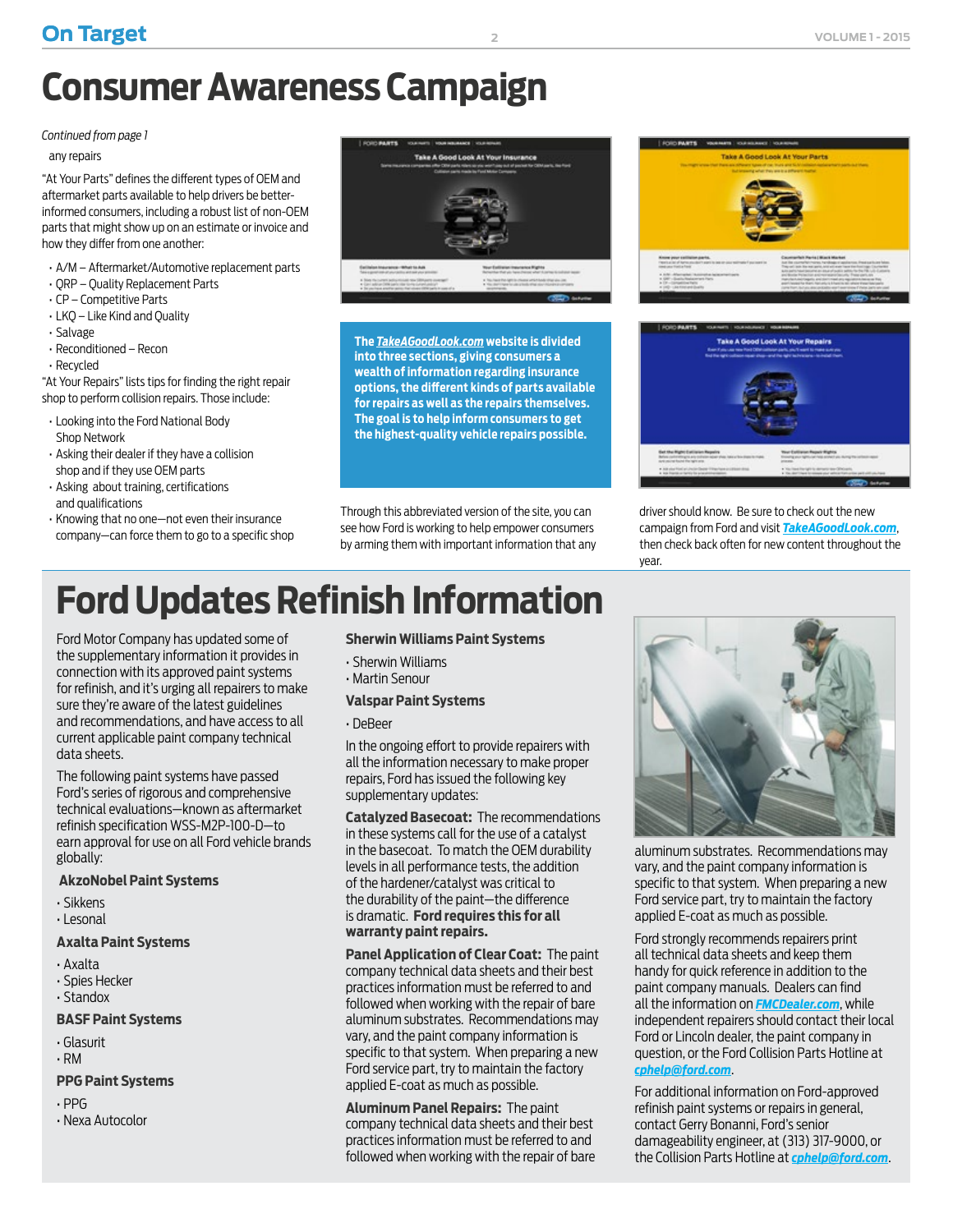# <span id="page-2-0"></span>**Q&A With Ford Senior Damageability Engineer Gerry Bonanni**

#### **How we thought the show went last year:**

NORTHEAST® 2014 provided us with a great venue to promote the repairability aspects of the new F-150 as well as speak directly with repairers about many Ford approved repair procedures. We were very pleased with the show's attendance, which is why we're returning in 2015.

#### **What we are looking for this year:**

Now that the truck is on the road, we are looking for real-life feedback from body shop technicians about the vehicle's repairability and Fordapproved repair procedures.

#### **Why we specifically chose the NORTHEAST show:**

We thought it was important to be at the forefront of the truck's launch and answer technicians' questions face-to-face. NORTHEAST® is a great opportunity to convey that information to them directly.

#### **How we feel the truck and its repair information have been accepted:**

While aluminum isn't a new material for repairers to work with, the new F-150 represents a quantum-leap in terms of overall usage of the material. The 2015 F-150 was designed directly with the repairer in mind, and we've had very positive feedback from repairers once we introduce them to many of the new repair techniques available on the truck.

*Ford engineers Gerry Bonanni (right) and Larry Coan (below) lead several presentations on the repairability options on the new 2015 F-150 at SEMA last November. Ford's presentations—which were among the most well-attended at the show—detailed the approved repair procedures, highlighting the importance of using the proper tools and equipment and practicing good shop hygiene to prevent cross-contamination of steel and aluminum particles.*





# **INSIDE THE INDUSTRY**

#### **Collision Repair Issues Make National News**

Spurred by numerous similar lawsuits filed by shops alleging more than two dozen insurers have acted illegally to reduce costs, CNN aired a nearly 11-minute story on the collision industry February 11th. The investigative report featured interviews with Louisiana Attorney General Buddy Caldwell and Mississippi Attorney General Jim Hood, along with U.S. Senator Richard Blumenthal, formerly Connecticut's attorney general.

#### **Study Finds Insurance Rates Spike After a Claim**

The cost of auto insurance increases an average of 41 percent after making a single claim. That's up from 38 percent last year, according to the second annual report released by insuranceQuotes.com. The insurance rate research site says making a second claim results in an average cost 93 percent higher than that for a claim-free driver. Motorists in Massachusetts saw the highest average premium hike after the first claim, at 76 percent, followed by California (75 percent) and New Jersey (62 percent).

#### **LOR Jumps in Q4**

The U.S. length of rental (LOR)—used as a measure of repair cycle time—rose to 11.4 days during the fourth quarter of last year, up from 11.1 during the same period in 2013, and the highest Q4 figure in the last five years. That's according to Enterprise Rent-A-Car, which reports non-drivable repairs increased 0.5 days versus a year ago, while drivable repairs inched up just 0.2 days. The Mountain, Northeast and Southwest regions each reported the highest LOR at 12.2 days, while the Northwest saw the lowest at 10.3.

#### **NACE Expecting a Bigger Show This Year**

The Automotive Service Association says it anticipates this summer's NACE/CARS Expo will be 50 percent bigger than last year's event. The show

is returning to Detroit for a second consecutive year, and ASA says Ford, Chrysler, General Motors, Honda and Nissan have each committed to be back as well. The NACE/CARS show floor will be open July 23 – 25, once again as part of Industry Week, which will include meetings and events held by the Collision Industry Conference, Collision Industry Education Foundation, National Auto Body Council and other groups. Go to *[NACEExpo.com](http://naceexpo.com)* for more information.

#### **VMT Remains on the Rise; Vehicle Fatalities Decline**

The Federal Highway Administration reports the number of vehicle miles traveled (VMT) nationwide in November hit 241 billion, up 1.1 percent—or 2.5 billion miles—compared to November 2013. It marks the ninth consecutive monthly VMT increase vs. 2013, after declines in January and February of last year.

*[Continued on page 4](#page-3-0)*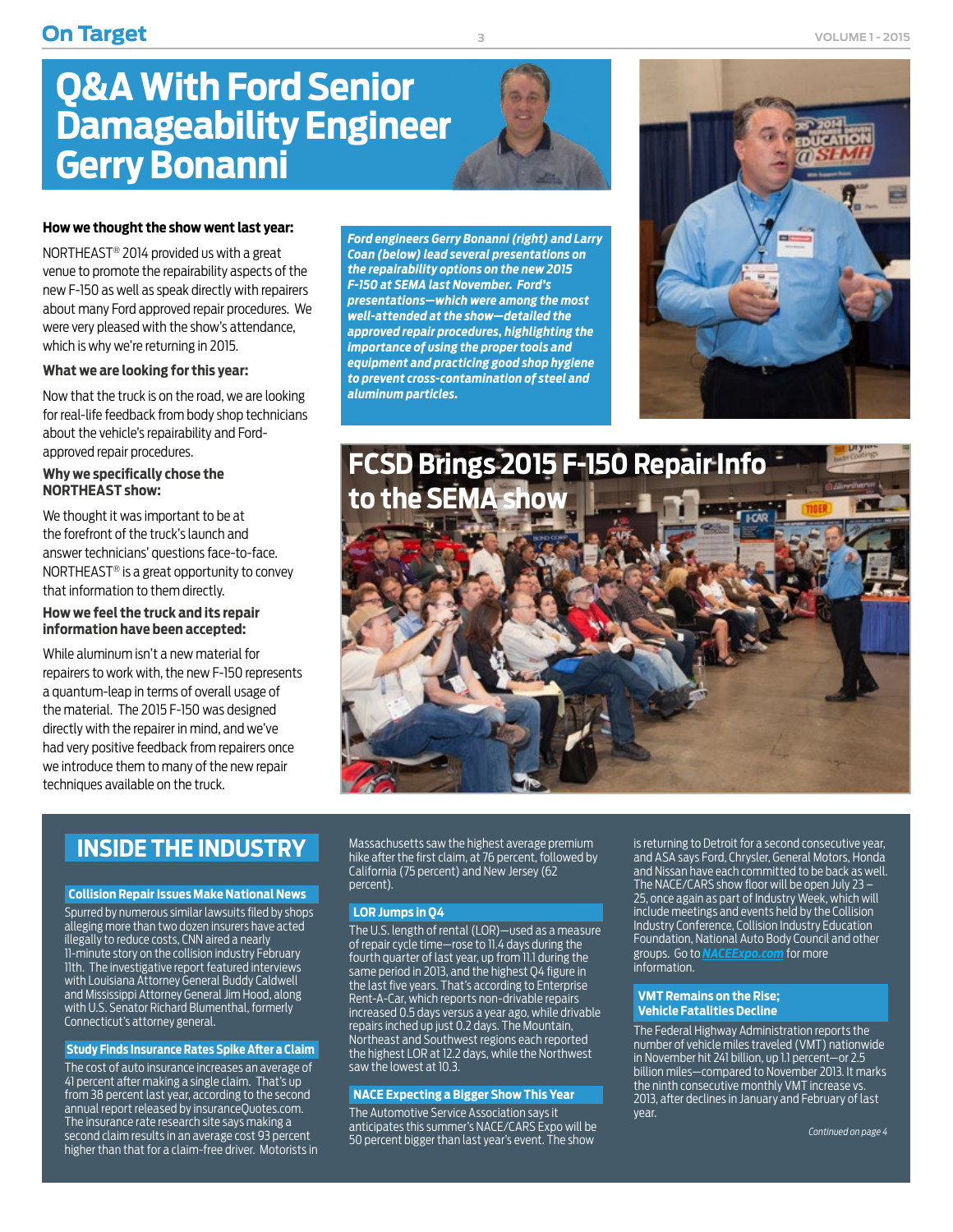<span id="page-3-0"></span>Collision-repair related legislation has been introduced or carried over in several states and Congress so far this year. Here's a rundown:

| GOV.      | <b>BILL</b><br><b>NUMBER</b> | <b>BILL STATUS AND DESCRIPTION</b>                                                                                                                                                                                                                           |  |  |  |  |
|-----------|------------------------------|--------------------------------------------------------------------------------------------------------------------------------------------------------------------------------------------------------------------------------------------------------------|--|--|--|--|
| IL.       | H3406                        | <b>Introduced 2/26/15.</b> Changes term "aftermarket crash part" to "aftermarket part," redefining it<br>to include exterior or interior nonmechanical sheet metal or plastic parts, as used in non-OEM parts<br>disclosure requirement.                     |  |  |  |  |
|           | H3407                        | Introduced 2/26/15. Prohibits insurers from requiring shops utilize specific products, vendors,<br>distributors, manufacturers or suppliers.                                                                                                                 |  |  |  |  |
| ΙA        | H <sub>287</sub>             | In comm. Makes installation of counterfeit or non-functioning airbags punishable by up to two years in<br>prison.                                                                                                                                            |  |  |  |  |
| <b>MN</b> | S <sub>135</sub>             | <b>In comm.</b> Prohibits insurers from requiring a loss adjustment at a particular shop.                                                                                                                                                                    |  |  |  |  |
| <b>MS</b> | S 2236                       | <b>Died.</b> Changes law requiring an insurer to add the repair shop to the claim check to only include checks<br>of more than \$2.000.                                                                                                                      |  |  |  |  |
|           | S 2235                       | <b>Died.</b> Limits maximum labor rate collision shop could charge to no more than 20% above national<br>average.                                                                                                                                            |  |  |  |  |
|           | S 2257                       | <b>Died.</b> Anti-steering measure.                                                                                                                                                                                                                          |  |  |  |  |
| МT        | S 132                        | <b>Tabled in comm.</b> Requires insurers to disclose types of parts to be used in a repair at time of selling the<br>policy.                                                                                                                                 |  |  |  |  |
| <b>NJ</b> | A 3364                       | In comm. Prohibits manufacture, sale or installation of counterfeit or nonoperational air bags. Same as<br>S 2174                                                                                                                                            |  |  |  |  |
|           | S30                          | <b>In comm.</b> Requires shops and insurers use OEM parts for first three years or length of new-vehicle<br>warranty. Afterward requires disclosure and consent for all parts and that insurers pay extra labor to<br>install non-OE if not the easiest fit. |  |  |  |  |
| NY        | S <sub>1207</sub>            | In comm. Prohibits insurers from requiring shops use a certain vendor or process for materials.                                                                                                                                                              |  |  |  |  |
|           | A 1537                       | In comm. Prohibits insurers from using price caps on labor or materials without negotiating with<br>customer first                                                                                                                                           |  |  |  |  |
| 0R        | H <sub>2496</sub>            | <b>In comm.</b> Requires shops to return all parts replaced during repair to the customer.                                                                                                                                                                   |  |  |  |  |
| RI        | H5484                        | In comm. Expands definition of aftermarket parts to include all replacement parts, not just body parts.                                                                                                                                                      |  |  |  |  |
|           | H <sub>5491</sub>            | <b>In comm.</b> Establishes two levels of collision repair license.                                                                                                                                                                                          |  |  |  |  |
| <b>VT</b> | H362                         | <b>In comm.</b> Prohibits requiring use of aftermarket parts for two years or 30,000 miles; requires disclosure<br>of aftermarket parts and that they be like, kind and quality to OE parts in terms of fit, quality and<br>performance.                     |  |  |  |  |
| WV        | H <sub>2045</sub>            | <b>In comm.</b> Limits personal liability for repair costs from deer strikes to \$200.                                                                                                                                                                       |  |  |  |  |
| US        | <b>HR1057</b>                | <b>Introduced 2/25/15.</b> Reduces length of crash parts design patents from 14 years to 30 months.<br>Opposed by ASA.                                                                                                                                       |  |  |  |  |
|           | S 565                        | <b>Introduced 2/25/15.</b> Encourages use of remanufactured parts in repair of federal vehicle fleet.                                                                                                                                                        |  |  |  |  |

# **LEGAL UPDATE**

### **Cost-Reduction Suits Consolidated in Florida**

More than 20 similar lawsuits accusing dozens of insurers of illegally manipulating labor rates and compensation have now been consolidated with a U.S. District Court in Florida. The cases have been filed by collision shops in 18 states—AL, AZ, CA, FL, IL, IN, KY, LA, MI, MS, MO, NJ, OH, PA, TN, VA, VT & WA—and include a suit against State Farm brought by the Louisiana attorney general's office.

### **Judge Allows Karmeier Deposition**

A U.S. District Court judge has ruled plaintiffs suing State Farm over its alleged role in the 2004 election of Illinois Supreme Court Justice Lloyd Karmeier can depose him after all. A previous ruling had limited the plaintiffs to submitting up to 20 questions in writing. Karmeier voted to overturn the \$1.05B judgment against the insurer in the 1999 *Avery v. State Farm* non-OEM parts case soon after his election to the court. He was narrowly re-elected to a second term last year.

## **The Hartford Appeals CT Ruling**

The Connecticut Supreme Court heard arguments in January in The Hartford's appeal of a \$34.7M judgment against it. The Auto Body Association of Connecticut and a number of its member shops successfully accused the insurer of unfairly suppressing labor rates and steering in 2009, and were awarded \$14.7M in compensatory damages. A state Superior Court awarded another \$20M in punitive damages in 2013.

# **INSIDE THE INDUSTRY**

*[Continued from page 3](#page-2-0)*

At the same time, the National Highway Traffic Safety Administration says the number of deaths on the nation's roads in 2013 fell to 32,719, a drop of 3.1 percent from 2012 and 25 percent fewer than 2004.

#### **SCRS Launches Industry News Site**

The Society of Collision Repair Specialists has unveiled a new website aimed at providing collision repairers with the most up-to-date news and breaking industry developments. "The site features stories from a variety of different sources and on different topics, " said Aaron Schulenburg, executive director of SCRS. The website, which will also have a downloadable app for Smartphones, is located at **www.repai** 

#### **Feds Recommend New Braking Systems**

NHTSA has announced it will add two automatic emergency braking technologies to its list of recommended safety features. Crash imminent braking (CIB) systems can automatically apply the vehicle's brakes when the system anticipates a crash, while dynamic brake support (DBS) systems can supplement the driver's braking effort to help mitigate or avoid a crash. The agency says one-third of all police-reported crashes involve a rear-end collision, and that in many of those cases the driver either does not apply the brakes fully or at all prior to impact.

#### **Report Finds AVs to Hit the Road in the Next Decade**

Partially autonomous vehicles (AVs) could be on the road in significant numbers by 2017. That's according to a new report released by the Boston Consulting Group, which finds that keeping vehicles secure from cyber attacks, liability concerns and other issues still need to be overcome before widespread adoption of AVs can occur. Assuming those issues are resolved, the study expects vehicles with an urban autopilot will appear by 2022 and fully autonomous vehicles will be available by 2025.

### **CIF Helps Soldier in Need**

The Collision Industry Foundation has announced the donation of tools and a custom tool box to a soldier who recently returned from deployment overseas. Sterling Keith, a collision repair technician who served four tours of duty in Iraq with the U.S. National Guard and Navy, had his collision tools stolen during his deployment. The CIF made the presentation to Keith and his wife at the January .<br>Collision Industry Conference in Palm Springs, Calif. More information is available at *[CollisionIndustryFoundation.org](http://CollisionIndustryFoundation.org)*.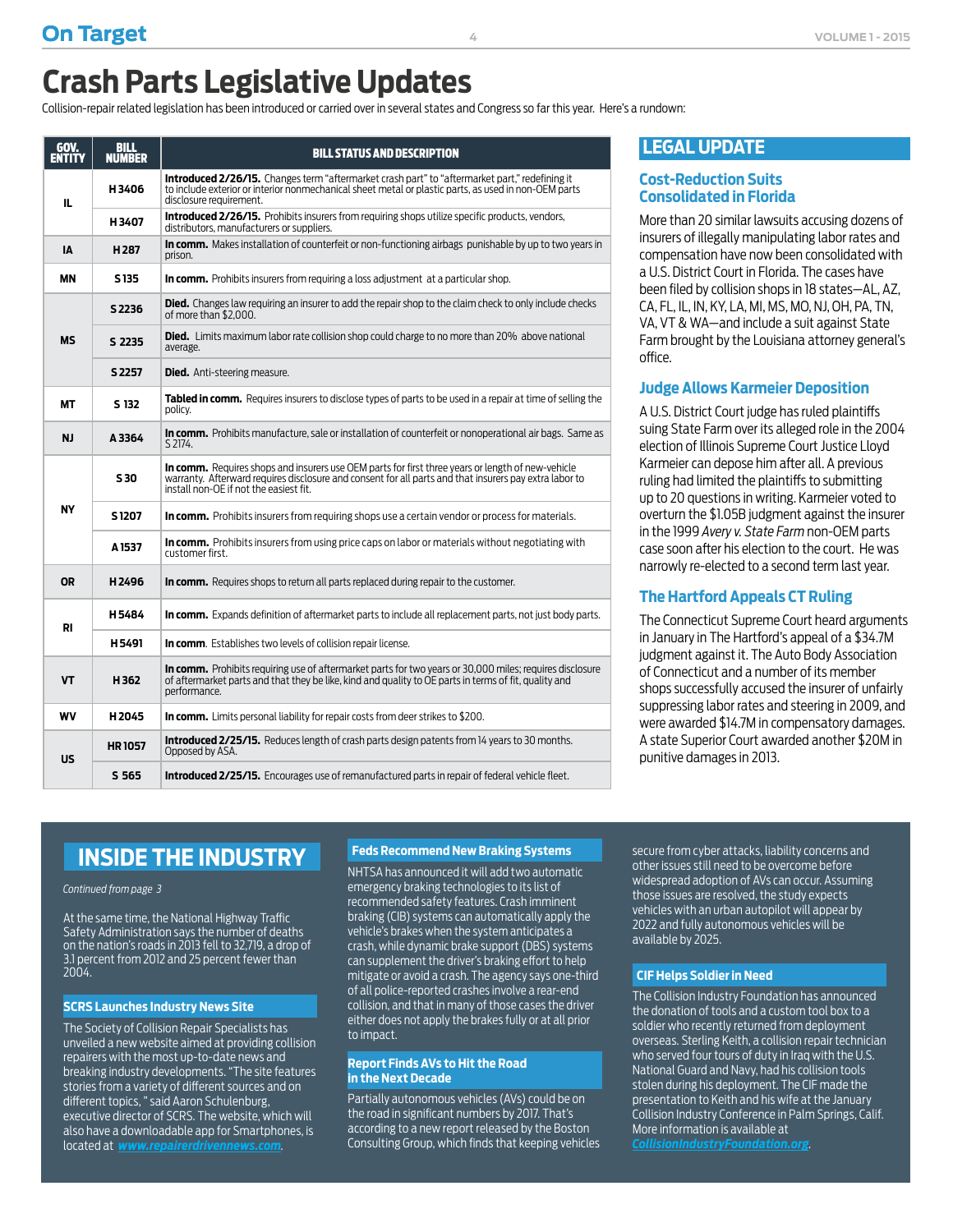# <span id="page-4-0"></span>**2015 Ford F-150 Instruction Sheets Now Available**

#### *[Continued from page 1](#page-0-0)*

with any part that needs to be installed with rivets and/or adhesives—also provide a wealth of other important information, including part numbers and descriptions, the number of blind or self-piercing rivets needed and the proper Ford-approved adhesives to use. In addition, diagrams on the instruction sheets show the precise placement of the rivets and adhesives in the repair.

The instruction sheets are segmented by Regular Cab, Super Cab and Crew Cab versions of the truck, and cover six categories:

- Radiator Core Support and Front Upper Rail
- Cowl and Dash
- Roof and Roof Rails
- Doors and Cab Side (Outer Uniside, Pillars, Rocker Panel)
- Floor Pan, Floor Crossmembers and Cab Rear Panel
- Box

"It was important to convey to repairers that the aluminum repair procedures approved for the truck are very similar to steel repair procedures, just with different techniques," Bonanni said. "One way we accomplished that is through the instruction sheets, which provide more than the usual repair information to help technicians lay out their overall repair strategy up front."

#### It's the first time Ford has released

comprehensive collision repair instruction sheets to I-CAR on this scale through the RTS Portal, which highlights the value of I-CAR's ongoing industry/OEM linking pin activity focused on making critical collision repair information available and accessible to the industry.

"It is important for collision repair professionals to have the information readily available to repair this popular vehicle," said Jason Bartanen,



director of industry technical relations for I-CAR. "Working with Ford to provide this information via the RTS Portal improves industry access to the information required to support complete, safe and quality repairs."

I-CAR also offers more indepth training on the repair of the new F-150 through

its structural repair course (# FOR06) and an aluminum welding and certification course (# WCA03), both of which were created with Ford.

The 2015 Ford F-150 collision repair instruction sheets can be accessed at *[motorcraftservice.](http://motorcraftservice.com) [com](http://motorcraftservice.com)* or through the I-CAR Portal at *[i-car.com/rts](http://I-CAR.com)*.

For questions on repairs to the 2015 F-150, or any other Ford Motor Company vehicle, contact Gerry Bonanni at (313) 317-9000 or the Ford Collision Parts Hotline at *[cphelp@ford.com](mailto:cphelp@ford.com)*.

# **Ford Unveils Next-Generation Steering Technology**

Ford Motor Company is bringing to market a new generation of steering technology designed to help make vehicles easier to maneuver at low speeds and more agile and responsive at higher speeds.

Adaptive Steering changes the ratio between the driver's actions at the steering wheel—the number of turns—and how much the front wheels turn. Until now this has been a fixed ratio, but with Ford's new Adaptive Steering, the steering ratio continually changes with vehicle speed, optimizing the steering response in all conditions.

At lower speeds, such as when pulling into a parking space or maneuvering in tight quarters, the new system makes the vehicle easier to turn, as it dials more steering into the road wheel. At highway speeds, the system further optimizes steering response, enabling the vehicle to react more smoothly and precisely to driver input.

Ford's system doesn't require any change to the vehicle's traditional steering system, but instead uses a precision-controlled actuator placed inside the steering wheel. The actuator—an electric motor and gearing system—can essentially add to or subtract from a driver's steering inputs. The result is a better driving experience at all speeds, regardless of vehicle size or class.

Adaptive Steering is available on select Ford and Lincoln vehicles beginning this year.



**Adaptive Steering changes the ratio between the driver's input at the steering wheel and the amount the front wheels move.**

# **INDUSTRY EVENTS CALENDAR**

| 2015          |                                                                                     |                     |  |  |
|---------------|-------------------------------------------------------------------------------------|---------------------|--|--|
| April 7       | <b>SCRS Open Board Meeting</b><br>Atlanta, GA                                       | www.scrs.com        |  |  |
| April $8 - 9$ | <b>Collision Industry Conference</b><br>– General Meeting<br>Atlanta. GA            | www.ciclink.com     |  |  |
|               | April 22 – 24 Auto Glass Safety Council<br><b>Technician Training</b><br>Irvine. CA | www.agrss.org       |  |  |
|               | June 19 – 21 ASA-Arizona Automotive<br><b>Training Expo</b><br>Chandler, AZ         | www.asaaz.org       |  |  |
| July 20       | <b>SCRS Open Board Meeting</b><br>Detroit. MI                                       | <u>www.scrs.com</u> |  |  |

| July 21 – 22 | <b>Collision Industry Conference</b><br>- General Meeting<br>Detroit, MI                 | www.ciclink.com  |
|--------------|------------------------------------------------------------------------------------------|------------------|
| July 22      | <b>Collision Repair Education</b><br><b>Foundation Annual Golf Outing</b><br>Detroit. MI | www.cref.org     |
|              | July 23 - 25 International Autobody Congress<br>& Exposition (NACE)<br>Detroit, MI       | www.naceexpo.com |
|              | Sept. 20 – 23 Fix Auto National Conference<br>Oiai. CA                                   | www.fixauto.com  |
| Nov. 4 $-5$  | <b>Collision Industry Conference</b>                                                     |                  |

– General Meeting Las Vegas, NV *[www.ciclink.com](http://www.ciclink.com)*

| Nov. $3-5$   | <b>Automotive Aftermarket Products</b><br>Expo (AAPEX)<br>Las Vegas, NV                           |
|--------------|---------------------------------------------------------------------------------------------------|
|              | www.aapexshow.com                                                                                 |
| Nov. 3 – 6   | Specialty Equipment Market<br><b>Association (SEMA) Show</b><br>Las Vegas, NV<br>www.semashow.com |
|              | 2016                                                                                              |
| Jan. 13 – 15 | <b>Collision Industry Conference</b><br>$C = 1$ . $C = 1$ . $A = 1$ . $C = 1$                     |

– General Meeting Palm Springs, CA *[www.ciclink.com](http:// www.ciclink.com )*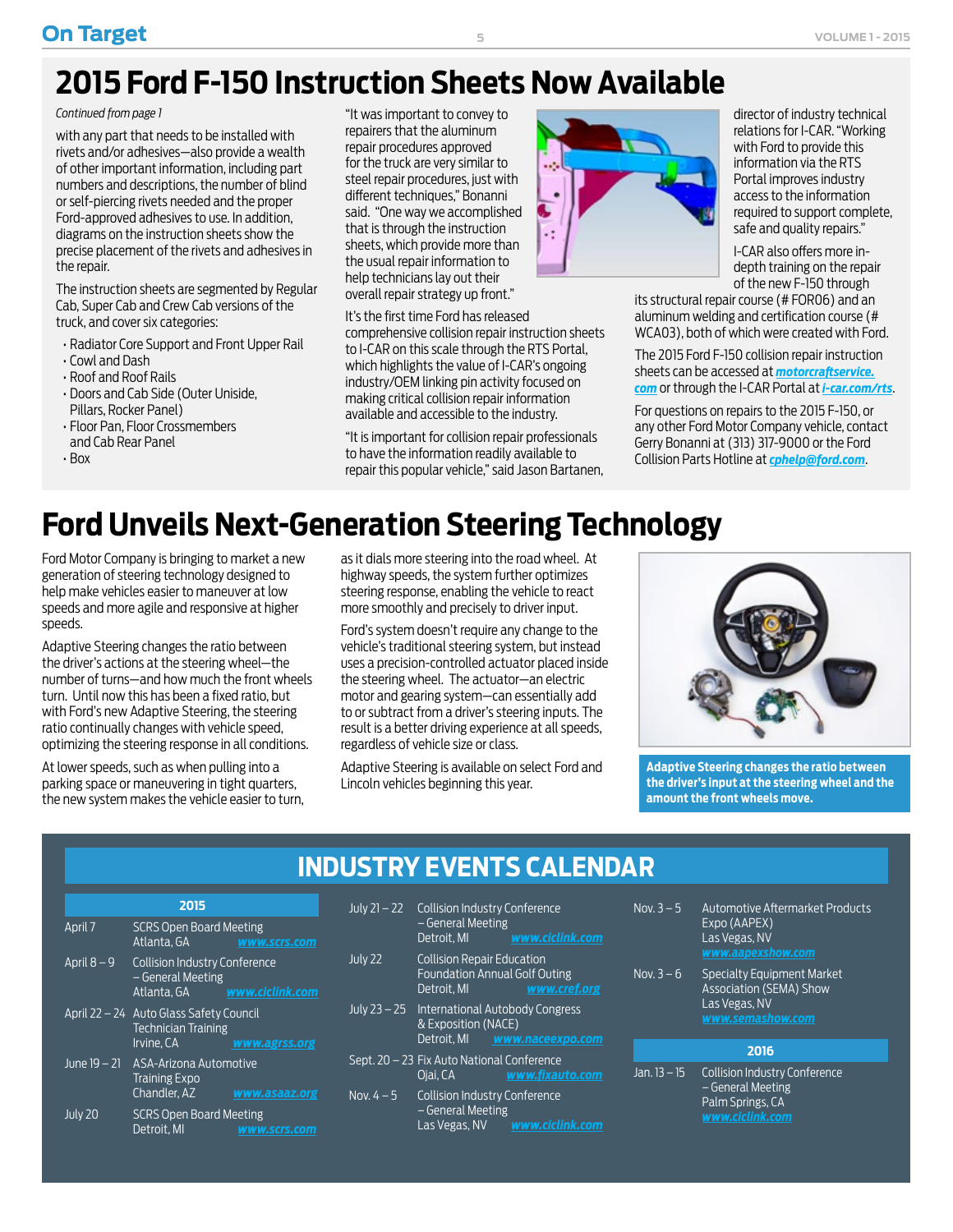# Get it right.



# From the source.

# Ford and Lincoln Dealers are the one-stop source for all of your collision repair needs.

Not only are they a great source for technical and repair information, their Ford Motor Company Genuine Parts can help your body shop reduce cycle time, improve relationships with insurance companies and satisfy customers. So call your local Ford or Lincoln Wholesaling Dealership today for all your Genuine Parts needs.



# SHARE YOUR **THOUGHTS**

The purpose of **On Target** is to provide Ford and Lincoln dealership parts departments and independent collision repair shops with the general and technical information needed to deliver efficient, high-quality repairs to Ford, Lincoln and Mercury vehicle owners. In addition, information on parts wholesaling policies and procedures, and collision repair industry activities will also be featured. On Target is scheduled to be published three times a year.

Your comments and article ideas are welcome. You can contact **On Target** through e-mail at: *[cphelp@ford.com](mailto:cphelp@ford.com)*.

Additional copies of **On Target** are available through Ad Creator or *[FMCDealer.com](https://www.wslx.dealerconnection.com)*. Independent collision repair shops should contact their Ford or Lincoln wholesaling dealer. On Target is also available free of charge at *[Motorcraft.com](http://Motorcraft.com)* under technical resources / quick guides.

# On Target

Produced for Ford and Lincoln wholesaling dealers and their collision repair customers.

> Editor George Gilbert

**Contributors** Chris Caris Kim Jennings Steven Lubinski Andrea Presnell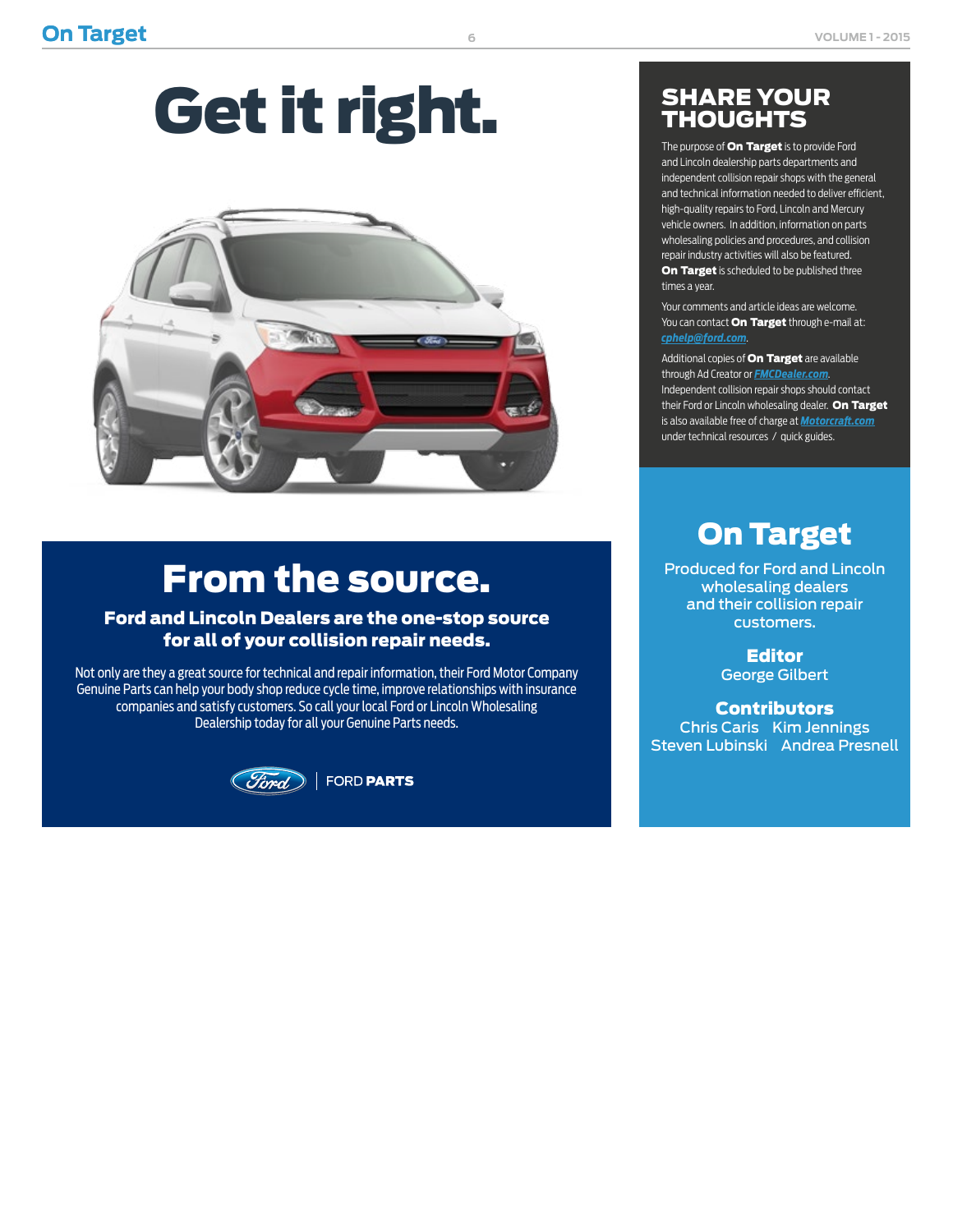

d all 17 Digits)

FORD PARTS

Dealership Information

# Crash Parts Order Form

Use this form to provide us with the information necessary to make certain

we deliver the right parts on time ... the first time!

The information below can be found on the certification label located on the driver's-side door jamb.

If the vehicle is damaged in this area provide us with the Vehicle ID# located on the driver's-side front corner of the dashboard.

| <b>VEHICLE ID#</b>                                  | (Need all 17 Digits)                  |                                          |  |                             |                  |              |  |  |
|-----------------------------------------------------|---------------------------------------|------------------------------------------|--|-----------------------------|------------------|--------------|--|--|
| <b>TRIM CODE</b>                                    | <b>YEAR</b>                           |                                          |  | <b>DAMAGE AREA (Circle)</b> |                  |              |  |  |
| MLDG. CODE                                          | <b>MAKE</b>                           |                                          |  |                             | FRONT            | rear         |  |  |
| <b>BODY CODE</b>                                    | <b>PHONE:</b>                         | $\mathbf{C}$<br>$\overline{\phantom{a}}$ |  |                             | <b>LEFT SIDE</b> | RIGHT SIDE   |  |  |
| <b>CONTACT:</b>                                     | SHOP:                                 |                                          |  |                             | <b>UNDERBODY</b> | LEFT / RIGHT |  |  |
| 2015 FORD <b>F-150</b>                              |                                       |                                          |  |                             |                  |              |  |  |
| <b>PARTS ORDER</b><br>Date Ordered:<br>Date Needed: |                                       |                                          |  |                             |                  |              |  |  |
| <b>QUANTITY</b>                                     | <b>PART NUMBER / PART DESCRIPTION</b> |                                          |  |                             |                  |              |  |  |
|                                                     |                                       |                                          |  |                             |                  |              |  |  |
|                                                     |                                       |                                          |  |                             |                  |              |  |  |
|                                                     |                                       |                                          |  |                             |                  |              |  |  |
|                                                     |                                       |                                          |  |                             |                  |              |  |  |
|                                                     |                                       |                                          |  |                             |                  |              |  |  |
|                                                     |                                       |                                          |  |                             |                  |              |  |  |
|                                                     |                                       |                                          |  |                             |                  |              |  |  |

NOTE: Refer to vehicle diagrams for part identification and numbers.